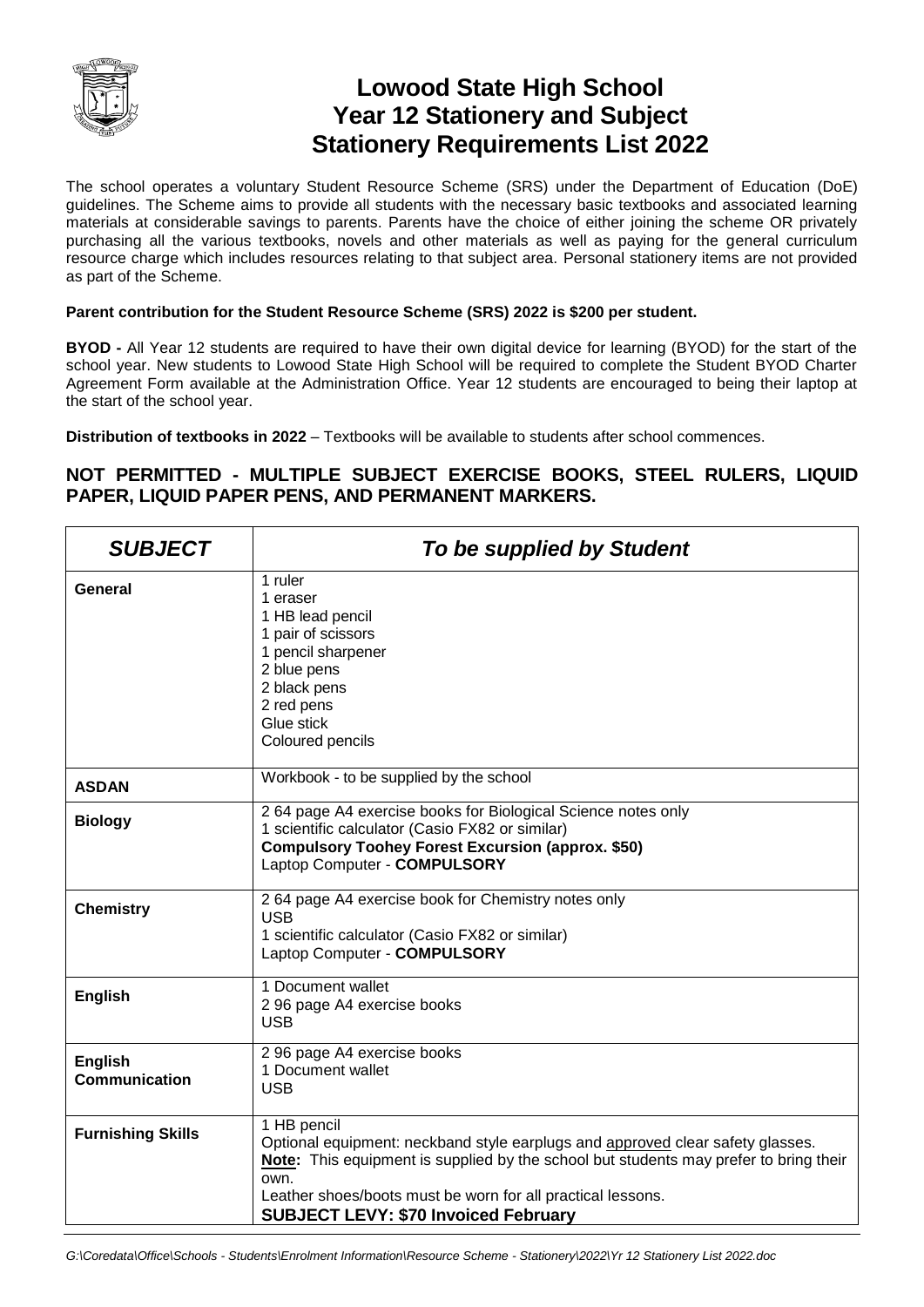| <b>SUBJECT</b>                                  | To be supplied by Student                                                                                                                                                                                                                                     |
|-------------------------------------------------|---------------------------------------------------------------------------------------------------------------------------------------------------------------------------------------------------------------------------------------------------------------|
| <b>Industrial Graphics</b><br><b>Skills</b>     | USB (optional)                                                                                                                                                                                                                                                |
| Geography                                       | 4 96 page exercise books<br>Coloured pencils<br>Ruler<br><b>USB</b><br>1 Document wallet<br>A laptop computer for assignments and research is compulsory                                                                                                      |
| <b>Legal Studies</b>                            | 2 96 page A4 individual notebook<br>USB (to be used for all subjects)<br>A laptop computer for assignments and research is compulsory                                                                                                                         |
| <b>General Mathematics</b>                      | 4 64 page A4 exercise books<br>Ruler<br>1 Scientific calculator (Casio FX82 or similar)<br>A laptop computer for assignments is compulsory<br>Display folder                                                                                                  |
| <b>Mathematics Methods</b>                      | 4 64 page A4 exercise books<br>1 Scientific calculator (Casio FX82 or similar)<br><b>Compulsory:</b> Graphics Calculator must be "non-CAS" (Texas Instruments<br>Ti-84PlusCE or similar)<br>A laptop computer for assignments is compulsory<br>Display folder |
| <b>Modern History</b>                           | 1 Document wallet<br>4 96 page exercise books<br><b>USB</b><br>A laptop computer for assignments and research is compulsory                                                                                                                                   |
| <b>Essential Mathematics</b>                    | 2 64 page or greater A4 exercise books<br>Ruler<br>Protractor<br>Compass<br>1 Scientific calculator (Casio FX82 or similar)<br>A laptop computer for assignments is compulsory                                                                                |
| <b>Physical Education</b>                       | 1 64 page A4 exercise book<br>4GB USB - will not be returned (if student was in year 11 PED and purchased a<br>USB, they will not need this second one)<br>Hat and sports uniform                                                                             |
| <b>Physics</b>                                  | 2 A4 exercise books (64 pages) for Physics notes only<br>1 scientific calculator (Casio FX82 or similar)<br><b>USB</b><br>Laptop Computer - COMPULSORY                                                                                                        |
| <b>Sport &amp; Recreation</b>                   | 1 64 page A4 exercise book<br>Sports uniform<br>Hat<br><b>Compulsory Recreational Camp (Cost TBC)</b>                                                                                                                                                         |
| <b>Social &amp; Community</b><br><b>Studies</b> | 2 64 page exercise books<br><b>USB</b><br>1 Document wallet                                                                                                                                                                                                   |
| <b>Certificate II in Active</b><br>Volunteering | 1 A4 Display folder<br>1 64 page A4 exercise book<br><b>USB</b><br>All students need to bring their laptop computer to access the full curriculum                                                                                                             |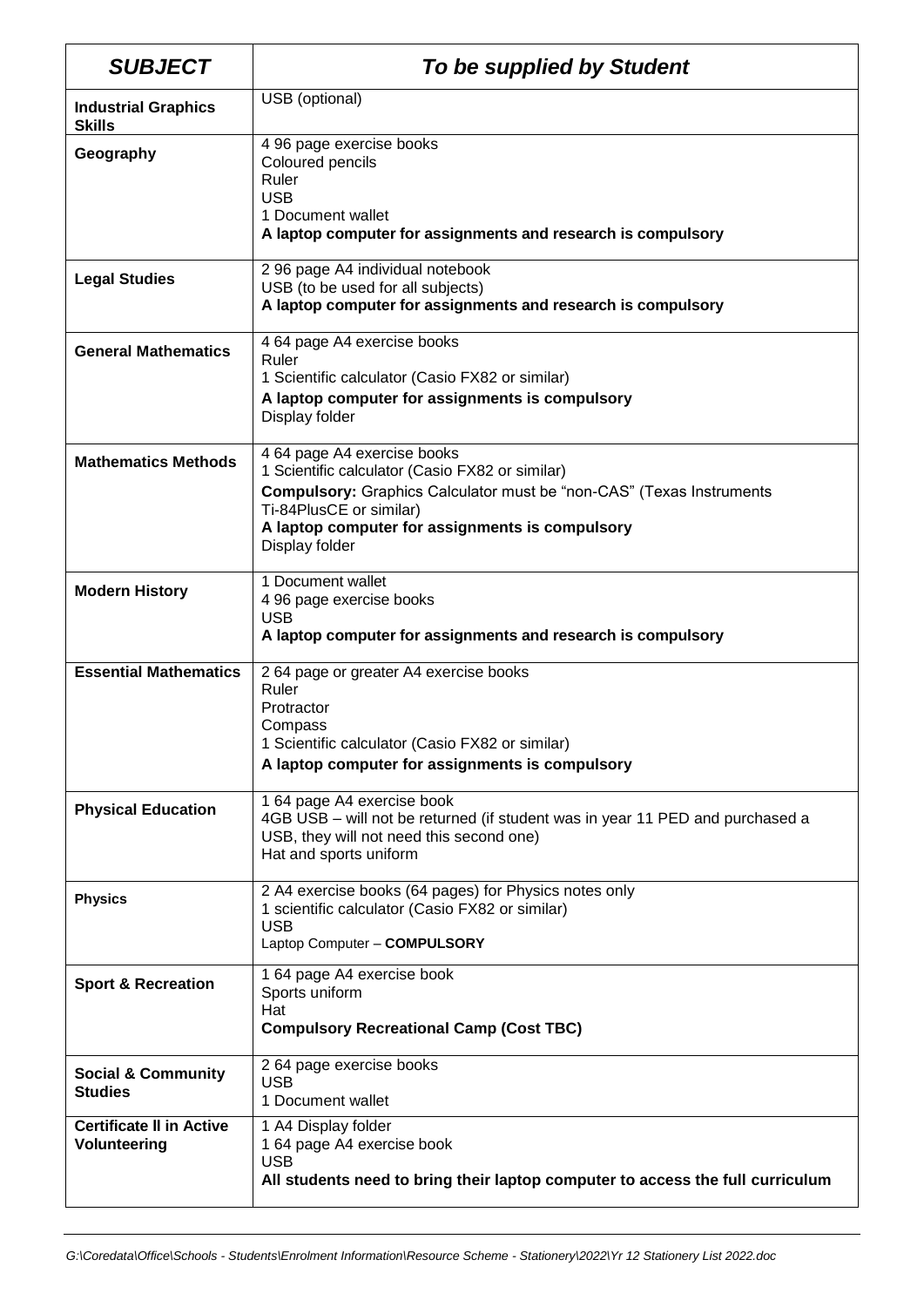| <b>SUBJECT</b>                                                                     | To be supplied by Student                                                                                                                                                                                                                                                                                                                                                               |
|------------------------------------------------------------------------------------|-----------------------------------------------------------------------------------------------------------------------------------------------------------------------------------------------------------------------------------------------------------------------------------------------------------------------------------------------------------------------------------------|
| <b>Certificate II in Applied</b><br><b>Fashion Design and</b><br><b>Technology</b> | 1 64 page A4 exercise book<br>Display folder (with plastic pockets)<br><b>SUBJECT LEVY: \$65 Invoiced February</b>                                                                                                                                                                                                                                                                      |
| <b>Certificate III in</b><br><b>Aviation (Remote</b><br>Pilot)                     | 1 A4 Display folder<br>1 64 page A4 exercise book<br><b>USB</b><br>In-ear headphones                                                                                                                                                                                                                                                                                                    |
| <b>Certificate II in</b><br><b>Workplace Skills</b><br>(Business)                  | 1 A4 ring binder with plastic pockets or display book<br>USB stick (can be used for all subjects)<br><b>SUBJECT LEVY: \$15 Invoiced February</b>                                                                                                                                                                                                                                        |
| <b>Cert III in Business</b>                                                        | VET Qualification \$320 Total. If enrolling in year 12 full payment of \$320 due by<br>30 March 2022<br>1 USB stick (can be used for all subjects)                                                                                                                                                                                                                                      |
| <b>Certificate IV in</b><br><b>Business</b>                                        | VET Qualification \$400 total. If enrolling in year 12 full payment of \$400 due by<br>30 March 2022<br>USB (can be used for all subjects)                                                                                                                                                                                                                                              |
| Certificate II in<br><b>Financial Services</b>                                     | 1 64 page exercise book<br>1 Display folder<br><b>USB</b>                                                                                                                                                                                                                                                                                                                               |
| <b>Cert III in Fitness</b><br><b>Binnacle Training</b>                             | VET Qualification \$450 total. If enrolling in year 12 full payment of \$450 due by<br>30 March 2022<br>1 64 page A4 binder book<br>1 BLUE Slimpic Wallet (document wallet)                                                                                                                                                                                                             |
| <b>Cert III in Community</b><br>Theatre, Dance &<br><b>Events</b>                  | 1 128 page exercise book<br>Long black pants/tights<br>In-ear headphones<br>Highlighter<br>Display folder<br><b>SUBJECT LEVY: \$50 Invoiced February</b>                                                                                                                                                                                                                                |
| <b>Building &amp;</b><br><b>Construction Skills</b>                                | 1 HB pencil<br><b>Optional Equipment:</b><br>1 neckband style earplugs and approved clear safety glasses. Note: This equipment<br>is supplied by the school but students may prefer to bring their own.<br>Leather shoes/boots must be worn for all practical lessons.<br><b>SUBJECT LEVY: \$40 Invoiced February</b>                                                                   |
| <b>Certificate II and III in</b><br><b>Health</b>                                  | VET Qualification - \$500 total. If enrolling in year 12 full payment of \$500 due<br>by 30 March 2022<br>1 96 page A4 exercise book<br>1 Display folder                                                                                                                                                                                                                                |
| <b>Certificate II</b><br><b>Hospitality</b>                                        | 1 64 A4 exercise book<br>Display folder (with plastic pockets)<br>1 Appropriately sized take home food container for each cooking lesson<br>1 Fork/spoon<br>White shirt, black skirt or slacks (girls) or black trousers (boys)<br><b>SUBJECT LEVY: \$125 Invoiced February. Cookery ingredients</b><br>included<br>FORMAL SHOES MUST BE WORN DURING COOKING AND FOOD<br><b>SERVICE</b> |
| <b>Certificate II in</b><br><b>Horticulture</b>                                    | 1 64 page exercise book<br>1 Display folder<br>PPE appropriate to the course                                                                                                                                                                                                                                                                                                            |